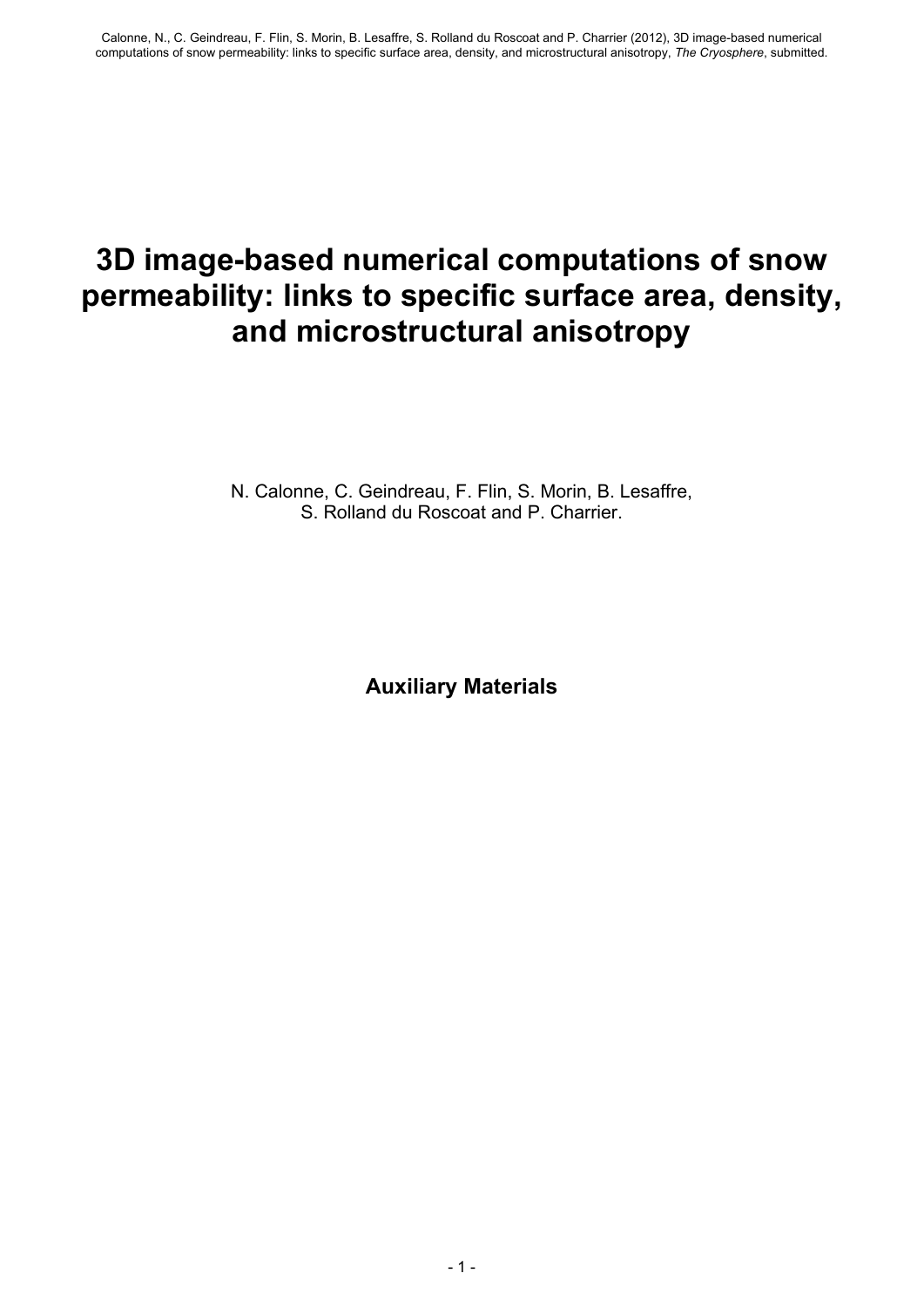## **Table of Contents and General Information**

#### **Table of Contents**

#### **General Information**

In the following, we provide the list of the samples used in this study with related information (**Table 1**) and values of permeability, density and specific surface area (**Table 2**). For each snow type [*Fierz et al., 2009*], a typical microtomographic sample is presented together with its REV estimate in term of permeability:

- **Figures 1.a 6.a:** 3-D images of the snow sample. The color levels of the images correspond to the fluid velocity (intensity) computed for a pressure drop of  $2x10^{-2}$  Pa along the vertical direction (z) and a dynamic viscosity of air of 1.8x10<sup>-5</sup> Pa s<sup>-1</sup>. The ice grains are represented in white.
- **Figures 1.b 6.b:** Estimations of the REV (the smallest fraction of the sample volume from which a variable representative of the whole can be determined) with respect to the permeability. The REV is estimated by calculating values of permeability from several sub-volumes of increasing sizes. It is reached as soon as values remain constant when sub-volumes of calculations increase. For each figure, the permeability value computed on the largest volume size corresponds to that given in Table 2.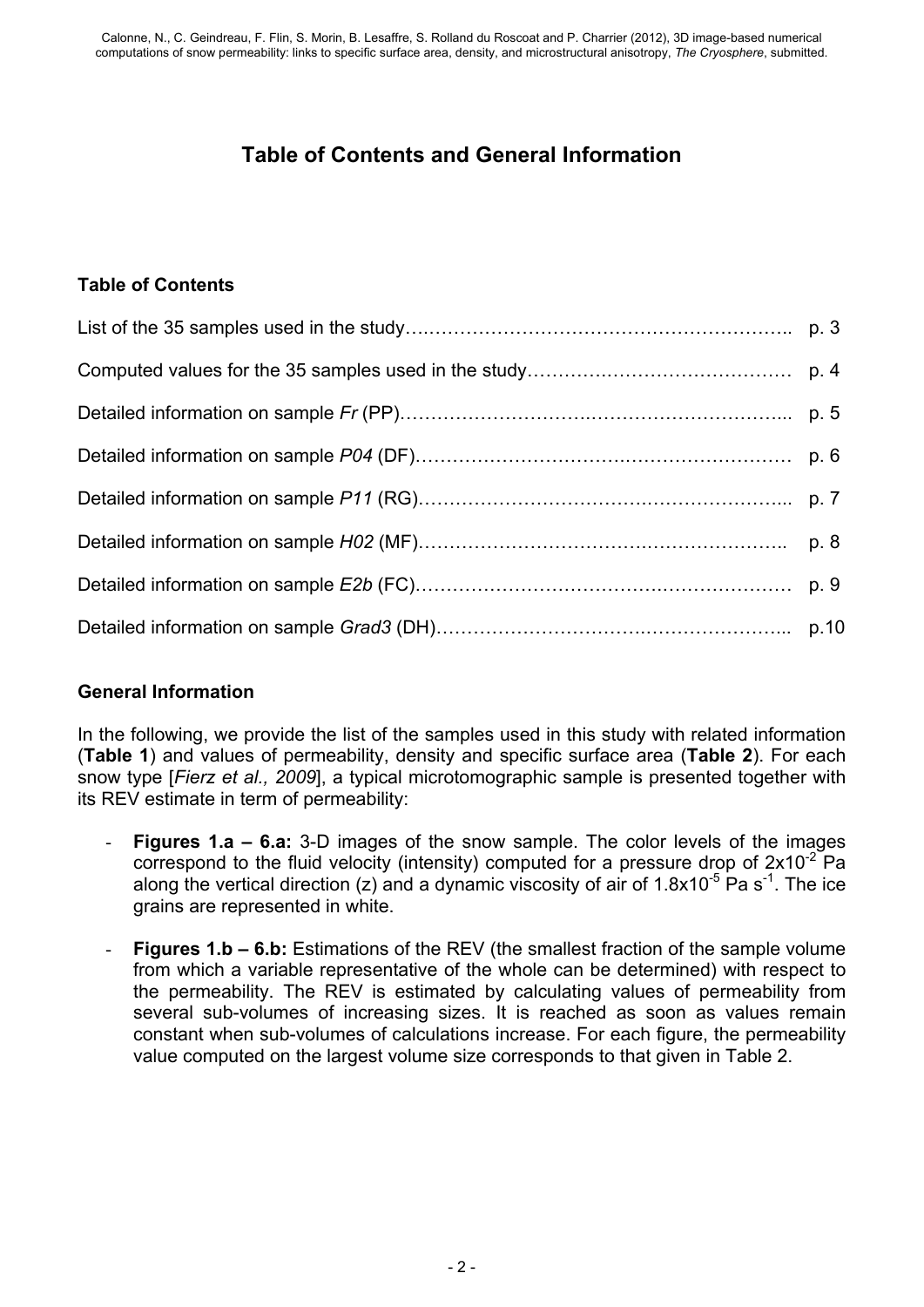### **List of the 35 Samples Used in the Study**

| <b>Sample</b><br>name | <b>Snow</b><br>type | Voxel<br>size<br>$(\mu m^3)$ | <b>Remarks</b>                                                                                             | <b>Main References</b> |
|-----------------------|---------------------|------------------------------|------------------------------------------------------------------------------------------------------------|------------------------|
| Fr                    | PP                  | 4.91                         | Sampled at Col de Porte <sup>1</sup> , 14 February 2002.                                                   | Calonne et al., 2011   |
| 101                   | <b>PP</b>           | 4.91                         | Sampled at Col de Porte, 15 h after the snowfall.                                                          | Flin et al., 2004      |
| 103                   | PP                  | 4.91                         | 62 h after the snowfall, under isothermal conditions at -2°C.                                              | Flin et al., 2004      |
| 104                   | PP                  | 4.91                         | 81 h after the snowfall, under isothermal conditions at -2°C.                                              | Flin et al., 2004      |
| 108                   | DF                  | 4.91                         | 297 h after the snowfall, under isothermal conditions at $-2^{\circ}$ C.                                   | Flin et al., 2004      |
| 115                   | <b>RG</b>           | 4.91                         | 806 h after the snowfall, under isothermal conditions at -2°C.                                             | Flin et al., 2004      |
| 119                   | <b>RG</b>           | 4.91                         | 1381 h after the snowfall, under isothermal conditions at -2°C.                                            | Flin et al., 2004      |
| 121                   | <b>RG</b>           | 4.91                         | 1694 h after the snowfall, under isothermal conditions at -2°C.                                            | Flin et al., 2004      |
| 123                   | <b>RG</b>           | 4.91                         | 2026 h after the snowfall, under isothermal conditions at -2°C.                                            | Flin et al., 2004      |
| P03                   | <b>PP</b>           | 8.48                         | Girose glacier <sup>2</sup> , 20 cm depth, 17 March 2009.                                                  | Flin et al., 2011      |
| P04                   | <b>DF</b>           | 8.588                        | Girose glacier, 40 cm depth, 17 March 2009.                                                                | Flin et al., 2011      |
| P06                   | <b>RG</b>           | 6.158                        | Girose glacier, 60 cm depth, 17 March 2009.                                                                | Flin et al., 2011      |
| P07                   | <b>RG</b>           | 8.609                        | Girose glacier, 70 cm depth, 17 March 2009.                                                                | Flin et al., 2011      |
| P08                   | <b>RG</b>           | 8.552                        | Girose glacier, 100 cm depth, 17 March 2009.                                                               | Flin et al., 2011      |
| P09                   | <b>RG</b>           | 6.158                        | Girose glacier, 120 cm depth, 17 March 2009.                                                               | Flin et al., 2011      |
| P <sub>10</sub>       | <b>RG</b>           | 6.103                        | Girose glacier, 165 cm depth, 17 March 2009.                                                               | Flin et al., 2011      |
| P11                   | <b>RG</b>           | 8.588                        | Girose glacier, 65 cm depth, 1 March 2009.                                                                 | Flin et al., 2011      |
| P14                   | <b>RG</b>           | 6.154                        | Girose glacier, 80 cm depth, 1 March 2009.                                                                 | Flin et al., 2011      |
| P <sub>15</sub>       | <b>RG</b>           | 6.158                        | Girose glacier, 170 cm depth, 1 March 2009.                                                                | Flin et al., 2011      |
| H <sub>0</sub>        | <b>RG</b>           | 8.609                        | Sieved snow, followed by isothermal conditions.                                                            | Flin et al., 2011      |
| H01                   | MF                  | 8.609                        | Grain coarsening of water-saturated snow and drainage after 1h.                                            | Flin et al., 2011      |
| $H1-2$                | MF                  | 8.590                        | Grain coarsening of water-saturated snow and drainage after 6h.                                            | Flin et al., 2011      |
| H <sub>02</sub>       | <b>MF</b>           | 8.590                        | Grain coarsening of water-saturated snow and drainage after 24h.                                           | Flin et al., 2011      |
| H <sub>03</sub>       | MF                  | 8.609                        | Grain coarsening of water-saturated snow and drainage after 48h.                                           | Flin et al., 2011      |
| H05-G                 | MF                  | 9.46                         | Grain coarsening of water-saturated snow and drainage after 142h.                                          | Flin et al., 2011      |
| Chamair               | MF                  | 10                           | Grain coarsening of water-saturated snow and drainage.                                                     | Coléou et al., 2001    |
| E <sub>2</sub> b      | FC                  | 4.91                         | 3 weeks under a TG = 16 K m <sup>-1</sup> , $T_{mean} = -3^{\circ}C$ , sampled in the middle of the layer. | Flin et al., 2008      |
| 0A                    | <b>RG</b>           | 8.392                        | Sieved snow, following by isothermal conditions.                                                           | This study             |
| 1A                    | <b>RG</b>           | 8.395                        | 3 days under a TG = 43 K m <sup>-1</sup> , T <sub>mean</sub> = -4°C, sampled in the middle of the layer.   | This study             |
| 2A                    | FC                  | 8.373                        | 6 days under a TG = 43 K m <sup>-1</sup> , T <sub>mean</sub> = -4°C, sampled in the middle of the layer.   | This study             |
| 3A                    | DH                  | 8.400                        | 9 days under a TG = 43 K m <sup>-1</sup> , $T_{mean} = -4$ °C, sampled in the middle of the layer.         | Calonne et al., 2011   |
| 4A                    | DH                  | 8.397                        | 13 days under a TG = 43 K m <sup>-1</sup> , $T_{mean} = -4^{\circ}C$ , sampled in the middle of the layer. | Calonne et al., 2011   |
| $5A-G$                | DH                  | 9.655                        | 17 days under a TG = 43 K m <sup>-1</sup> , $T_{mean} = -4$ °C, sampled in the middle of the layer.        | This study             |
| 7A-G                  | DH                  | 9.672                        | 21 days under a TG = 43 K m <sup>-1</sup> , $T_{mean} = -4^{\circ}C$ , sampled in the middle of the layer. | This study             |
| Grad <sub>3</sub>     | DH                  | 10                           | 8 days under a TG = 100 K $m^{-1}$ , T <sub>mean</sub> = -5°C.                                             | Coléou et al., 2001    |

**Table 1:** List of the 35 snow samples used in the present work. Snow type is defined according to the International Classification for Seasonal Snow on the Ground [*Fierz et al., 2009*]: PP, Precipitation Particles; DF, Decomposing and Fragmented precipitation particles; RG, Rounded Grains; FC, Faceted Crystals; DH, Depth Hoar; MF, Melt Forms. Lines with gray background correspond to samples for which detailed information is provided below.

 1 1325 m altitude, Chartreuse range, France. 2 3200 m altitude, Ecrins range, France.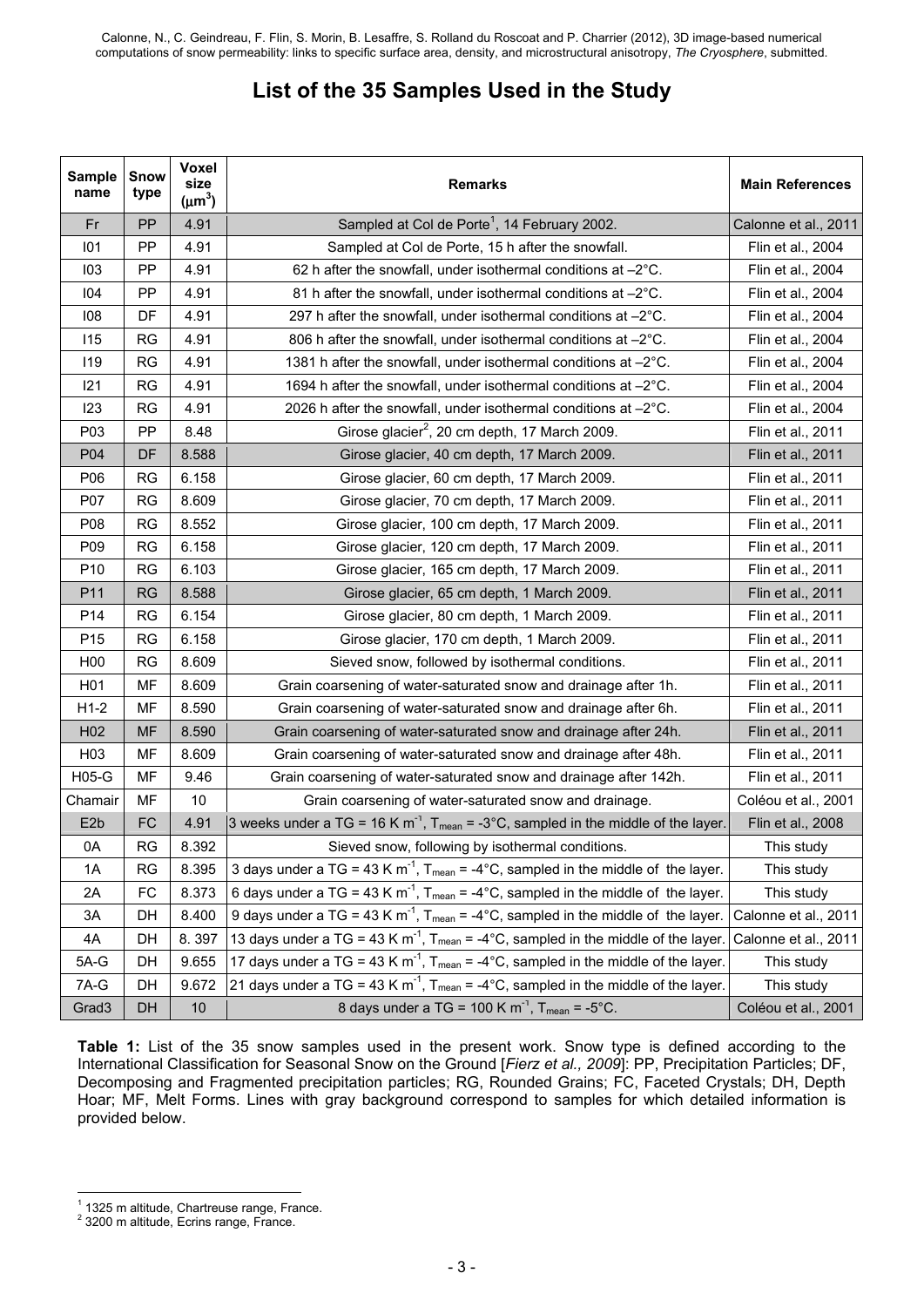#### **Computed Values for the 35 Samples Used in the Study**

| Sample name       | <b>Snow</b><br>type | $K_x$ x 10 <sup>-9</sup> (m <sup>2</sup> ) | $K_y$ x 10 <sup>-9</sup> (m <sup>2</sup> ) | $K_z$ x 10 <sup>-9</sup> (m <sup>2</sup> ) | <b>SSA</b> $(m^2 kg^{-1})$ | Density (kg $m^3$ ) |
|-------------------|---------------------|--------------------------------------------|--------------------------------------------|--------------------------------------------|----------------------------|---------------------|
| Fr                | PP                  | 3.58                                       | 3.77                                       | 3.69                                       | 55.30                      | 120.49              |
| 101               | <b>PP</b>           | 3.83                                       | 2.22                                       | 3.33                                       | 55.79                      | 102.90              |
| 103               | PP                  | 3.79                                       | 3.93                                       | 4.03                                       | 41.37                      | 123.34              |
| 104               | PP                  | 4.23                                       | 4.16                                       | 4.06                                       | 42.48                      | 113.43              |
| 108               | DF                  | 4.60                                       | 4.38                                       | 4.79                                       | 29.32                      | 147.71              |
| 115               | <b>RG</b>           | 4.54                                       | 4.70                                       | 4.79                                       | 23.32                      | 172.76              |
| 119               | <b>RG</b>           | 4.73                                       | 4.82                                       | 4.84                                       | 19.90                      | 192.48              |
| 121               | <b>RG</b>           | 4.73                                       | 4.93                                       | 4.36                                       | 19.23                      | 198.62              |
| 123               | <b>RG</b>           | 2.82                                       | 2.62                                       | 2.47                                       | 17.24                      | 256.30              |
| P03               | PP                  | 2.42                                       | 2.38                                       | 2.06                                       | 50.91                      | 134.55              |
| P04               | DF                  | 6.14                                       | 6.38                                       | 4.62                                       | 25.36                      | 157.54              |
| P06               | <b>RG</b>           | 0.64                                       | 0.65                                       | 0.59                                       | 21.59                      | 354.51              |
| P07               | <b>RG</b>           | 2.45                                       | 2.44                                       | 1.83                                       | 17.15                      | 280.05              |
| P08               | <b>RG</b>           | 1.09                                       | 1.08                                       | 0.96                                       | 14.57                      | 379.00              |
| P09               | <b>RG</b>           | 1.26                                       | 1.29                                       | 1.04                                       | 12.29                      | 396.14              |
| P <sub>10</sub>   | <b>RG</b>           | 1.55                                       | 1.68                                       | 1.38                                       | 10.46                      | 396.07              |
| P11               | <b>RG</b>           | 0.46                                       | 0.45                                       | 0.40                                       | 20.76                      | 413.75              |
| P <sub>14</sub>   | <b>RG</b>           | 0.90                                       | 0.88                                       | 0.80                                       | 18.13                      | 352.68              |
| P <sub>15</sub>   | <b>RG</b>           | 1.54                                       | 1.54                                       | 1.73                                       | 16.09                      | 315.54              |
| H <sub>00</sub>   | <b>RG</b>           | 0.45                                       | 0.44                                       | 0.43                                       | 17.34                      | 431.36              |
| H <sub>0</sub> 1  | MF                  | 0.48                                       | 0.45                                       | 0.48                                       | 6.99                       | 550.93              |
| $H1-2$            | <b>MF</b>           | 0.75                                       | 0.75                                       | 0.74                                       | 7.69                       | 503.80              |
| H <sub>02</sub>   | <b>MF</b>           | 1.22                                       | 1.22                                       | 1.27                                       | 6.18                       | 471.70              |
| H03               | MF                  | 1.80                                       | 1.88                                       | 1.73                                       | 5.25                       | 498.11              |
| H05-G             | MF                  | 3.96                                       | 4.57                                       | 4.87                                       | 3.78                       | 471.70              |
| Chamair           | MF                  | 0.57                                       | 0.51                                       | 0.54                                       | 8.49                       | 525.90              |
| E <sub>2</sub> b  | <b>FC</b>           | 5.71                                       | 4.87                                       | 5.62                                       | 15.43                      | 239.70              |
| 0A                | <b>RG</b>           | 0.76                                       | 0.78                                       | 0.70                                       | 27.68                      | 314.81              |
| 1A                | <b>RG</b>           | 1.75                                       | 1.74                                       | 1.64                                       | 23.37                      | 275.01              |
| 2A                | FC                  | 1.95                                       | 1.95                                       | 2.02                                       | 20.75                      | 282.71              |
| 3A                | DH                  | 2.98                                       | 2.89                                       | 3.08                                       | 18.18                      | 274.82              |
| 4A                | DH                  | 2.71                                       | 2.61                                       | 3.18                                       | 15.19                      | 315.36              |
| $5A-G$            | DH                  | 3.77                                       | 3.70                                       | 4.39                                       | 14.89                      | 284.09              |
| 7A-G              | DH                  | 3.92                                       | 3.95                                       | 4.84                                       | 13.42                      | 311.23              |
| Grad <sub>3</sub> | DH                  | 0.65                                       | 0.63                                       | 1.06                                       | 21.84                      | 369.18              |

**Table 2:** List of the snow samples and types with the corresponding computed values of the permeability in the x, y and z direction  $(K_x, K_y$  and  $K_z$ ), the Specific Surface Area (SSA) and the density. All these values were computed on the largest volume available of each sample, which is at least equal to the REV of the three variables. Snow type is defined according to the International Classification for Seasonal Snow on the Ground [Fierz et al., 2009]: PP, Precipitation Particles; DF, Decomposing and Fragmented precipitation particles; RG, Rounded Grains; FC, Faceted Crystals; DH, Depth Hoar; MF, Melt Forms. Lines with gray background correspond to samples for which detailed information is provided below.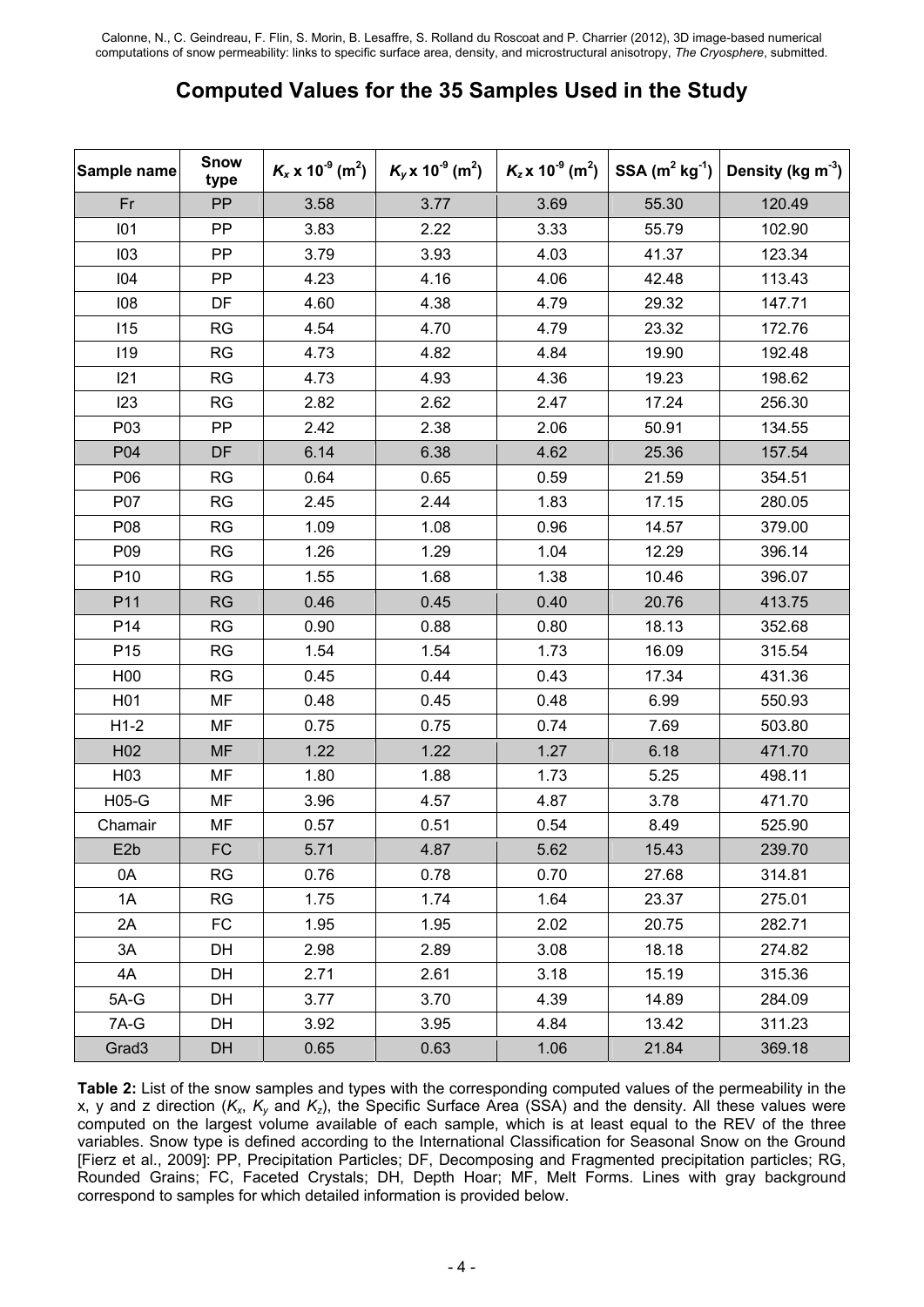**Sample** *Fr* **- Precipitation Particles (PP)**



**Figure 1.a:** 3-D visualization of the fluid velocity for a pressure drop along z direction  $(size = 750<sup>3</sup>$  voxels, 1 vox. = 4.91 µm).



**Figure 1.b:**  Dependency of **K** estimates with sample size.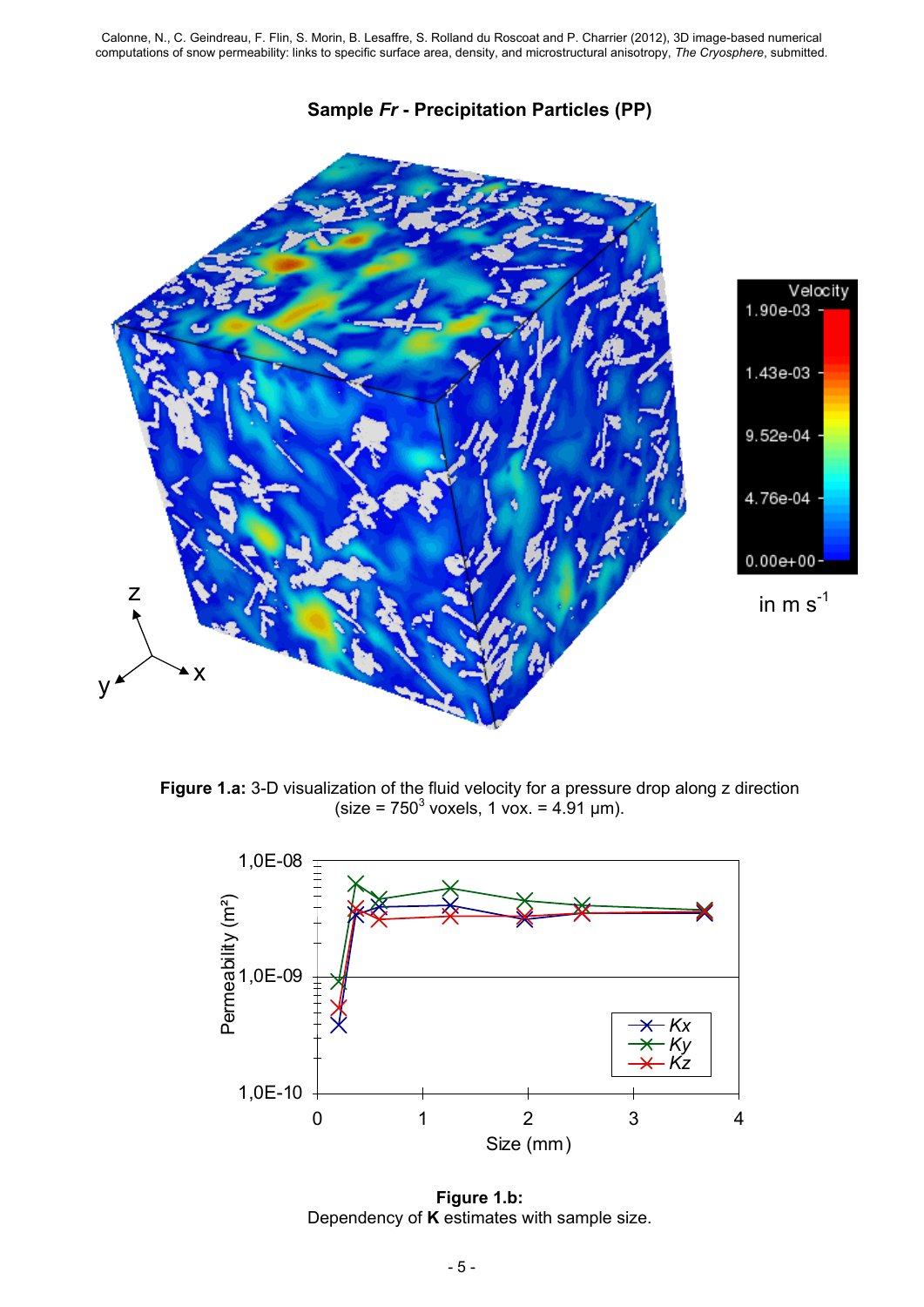

**Sample** *P04* **- Decomposing and Fragmented precipitation particles (DF)**

**Figure 2.a:** 3-D visualization of the fluid velocity for a pressure drop along z direction  $(size = 512<sup>3</sup>$  voxels, 1 vox. = 8.588 µm).



**Figure 2.b:**  Dependency of **K** estimates with sample size.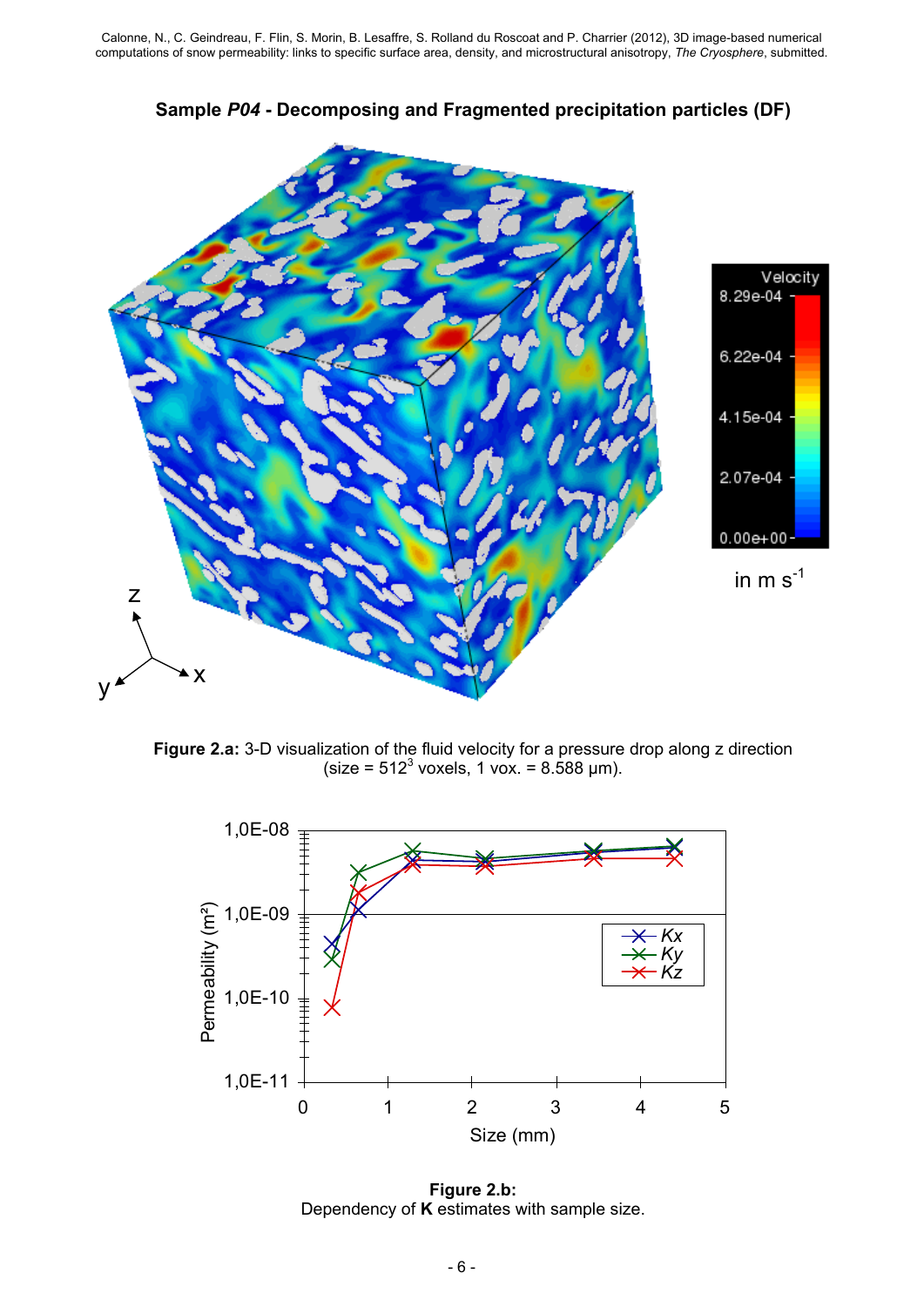**Sample** *P11* **- Rounded Grains (RG)**



**Figure 3.a:** 3-D visualization of the fluid velocity for a pressure drop along z direction  $(size = 512<sup>3</sup>$  voxels, 1 vox. = 8.588 µm).



**Figure 3.b:**  Dependency of **K** estimates with sample size.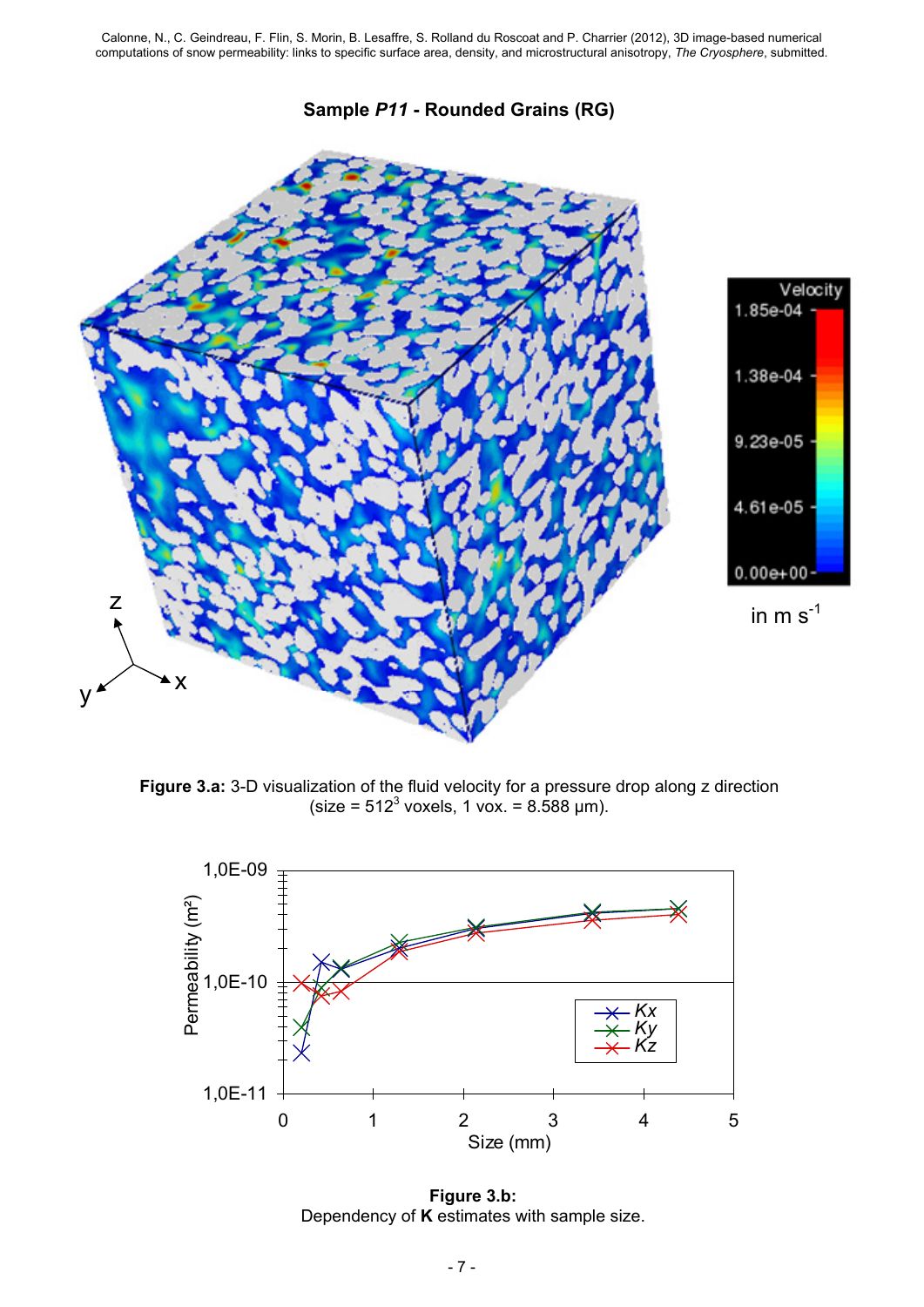**Sample** *H02* **- Melt Forms (MF)**



**Figure 4.a:** 3-D visualization of the fluid velocity for a pressure drop along z direction  $(size = 651<sup>3</sup>$  voxels, 1 vox. = 8.590 µm).



**Figure 4.b:**  Dependency of **K** estimates with sample size.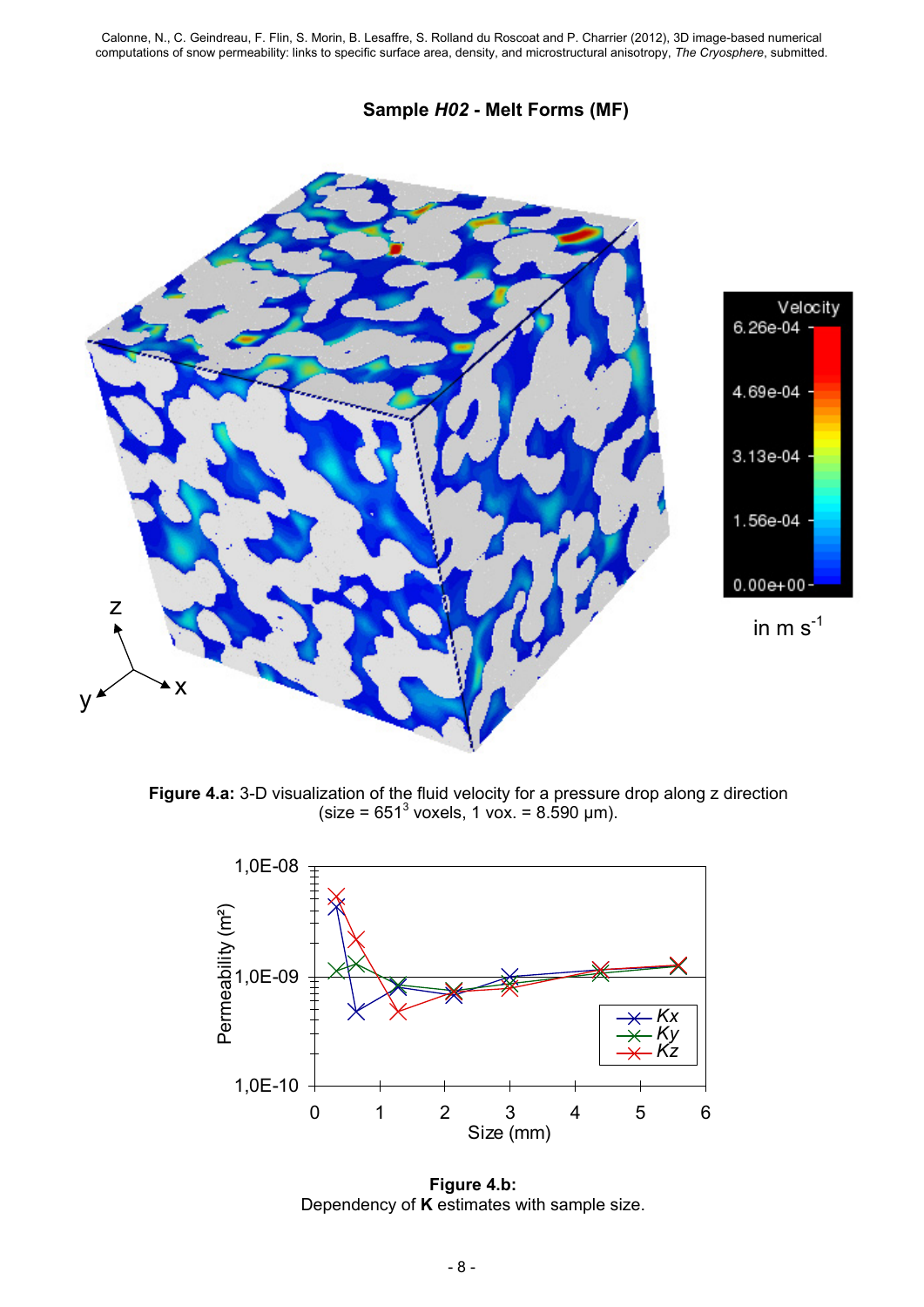#### **Sample** *E2b* **– Faceted Crystals (FC)**



**Figure 5.a:** 3-D visualization of the fluid velocity for a pressure drop along z direction  $(size = 750<sup>3</sup>$  voxels, 1 vox. = 4.91 µm).



**Figure 5.b:**  Dependency of **K** estimates with sample size.